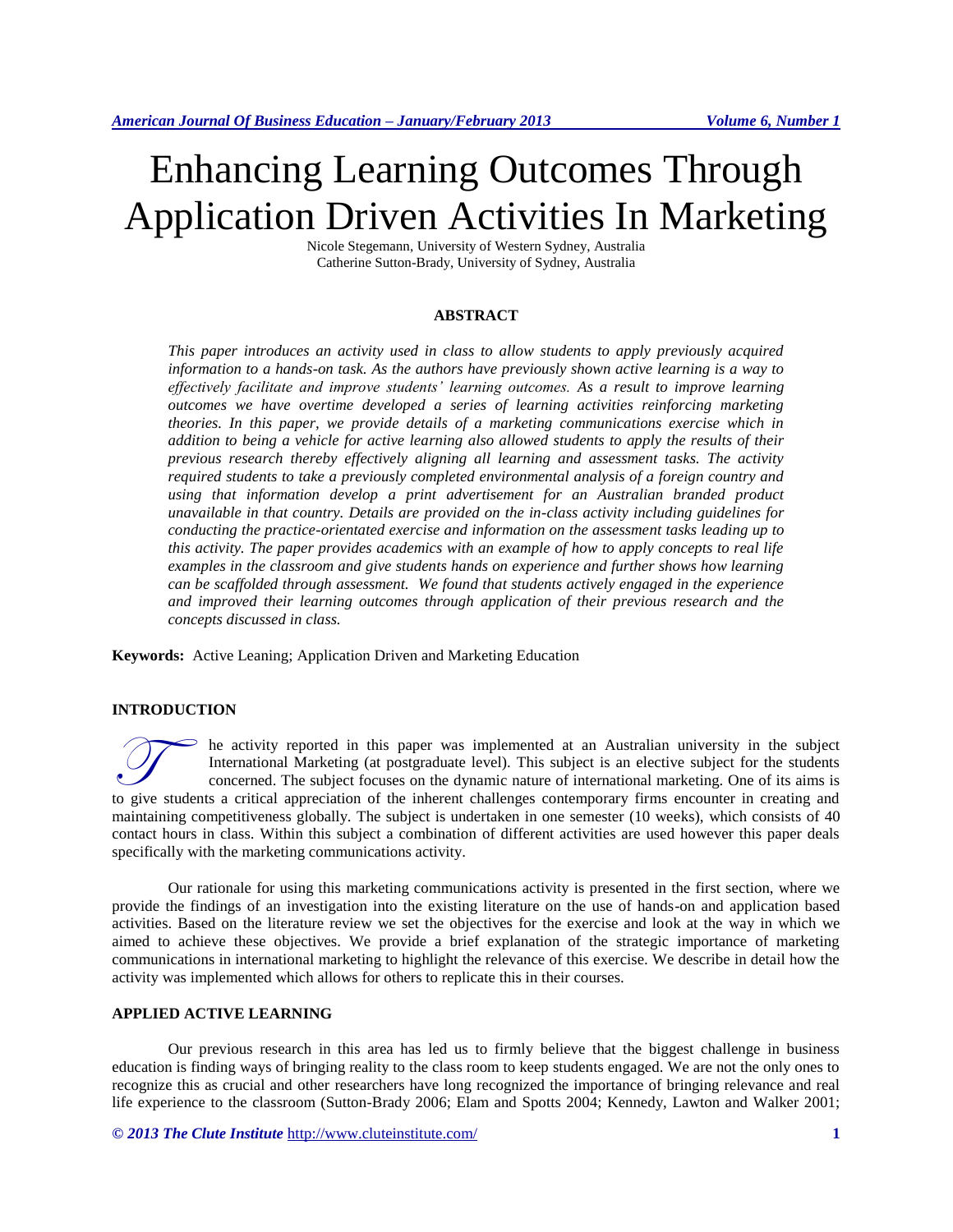Razzouk, Seitz and Rizkallah 2003; Tabor 2005; Young 2002; Zych 1997). Hands-on experience is also seen as a vital part of students' learning experience (Granitz 2001). Many business schools around the world have realized as well that this is important and have integrated industry placements into their courses. But this is not always possible for all schools and therefore finding ways of making classroom learning more active and realistic allows students to experience applying theory and knowledge to real life problems.

Traditionally university teaching and learning was very passive but action learning moves away from that by instigating learning through experience, where the environment is the classroom and the task the vehicle for learning (Smith and O'Neill 2003). This move has in part come about because of the criticism of traditional teaching approaches at universities as noted by Cunningham 1991 (cited in Jones-Evans et al 2000) "if one accepts that high professional performance is a function of the successful combination of knowledge, skills and attitudes, then typically business schools have focused on the first, largely ignored the second and assumed the third".

This argument has been furthered by many authors who show that students have expressed a strong interest in applying their classroom knowledge and many authors have shown how active learning can achieve this (McConnell et al 2003; Hamer 2000; Gremler et al 2000) It is strongly felt by Gremler et al (2000) that 'students must experience the class material and make it part of themselves' and that this does not occur 'when students simply listen to lectures, memorize information and take objective exams'.

Active learning has been described as a broad concept, which involves a number of instructional techniques (Bicknell-Holmes & Hoffmann 2000). This is an important definition for us as we utilize active learning in a number of ways and for this particular activity are using it in a very applied manner. Not much has been written about the application approach as in many cases it is assumed. But for us it is vital as we have the students engage with their research and build on that assessment thereby scaffolding their learning.

#### **SPECIFIC LEARNING OBJECTIVES**

As with previous activities we designed and implemented (Sutton-Brady and Stegemann 2010, Stegemann and Sutton-Brady 2011), we wanted to design an activity that would be directly aligned with learning outcomes of our unit International Marketing at postgraduate level. Application driven activities provide students with real life examples and can be tied in with learning outcomes as well as subject content. This activity's learning outcomes include:

- Design an application driven activity that gets students involved and let them apply theoretical concepts and findings from their first assignment (Marketing Environment Analysis for a foreign country of their choice).
- Provide an engaging environment that also fosters teamwork.
- Create an activity that uses real-life marketing cases and relates to students' interests and experiences. (It is easier to get students involved and increase their own knowledge when using activities they are familiar with (Pearce & Sutton-Brady 2003). Dacko (2001) also highlighted that students' learning is increased when context is situation driven as well as when students can see, listen, and read about it.
- Increase critical thinking.
- Increase learning outcomes through increasing students' level of motivation and engagement.

#### **APPLICATION DRIVEN ACTIVITY**

As demonstrated above, research studies support that students show increased engagement and interest when completing application driven class activities. As for our other activities, our objective was to tap into students' areas of interest, increase their engagement and importantly encourage critical thinking. We have designed four marketing mix strategy activities asking students to apply the knowledge they gained through the marketing environment analysis, which they had to complete throughout the first part of the subject. In this paper, we now present our marketing communications activity; our other activities will be presented in future papers.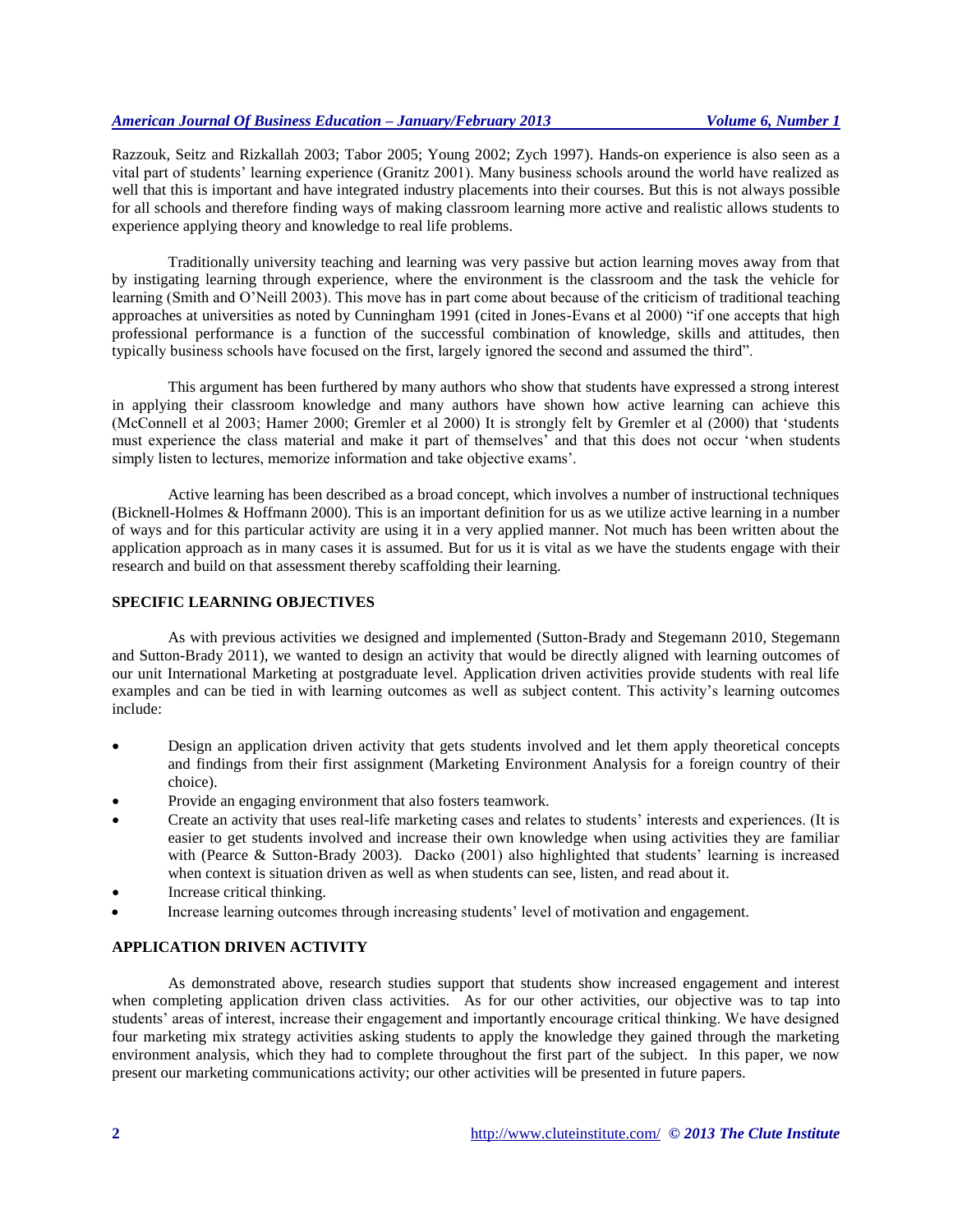## *American Journal Of Business Education – January/February 2013 Volume 6, Number 1*

Students formed groups in week 1 and jointly decided on the country and brand to be analysed. Students usually choose a country and brand they have some familiarity with and definitely interested in. Often at least one student has firsthand experience and knowledge about the foreign country. They then complete the marketing environment analysis. The environmental analysis forms the first assignment due in the middle of the class schedule, and has been discussed and graded by the time the marketing mix activities take place. They have therefore at this stage had considerable feedback on how to improve it. Our marketing communications activity asks students to reflect on their marketing environment analysis and based on their findings to develop a print advertising campaign that can include print ads, leaflets, posters, etc.

Marketing communications strategies form a crucial element to communicate a company's brand identity and image with the overall objective to increase brand equity. Marketing communications facilitates the formation of strong, unique and favourable associations. Advertising in particular aids to inform, persuade and remind customers of a brand and its attributes.

Students usually enjoy the marketing communications topic and are naturally motivated and interested in it. They also believe that they know everything about it, as they are exposed to it non-stop. This activity is great to demonstrate the complexity and challenges that come with the design of a marketing communications strategy, here in particular, a print advertising campaign.

Students are advised to bring a copy of their marketing environment analysis to each class covering the marketing mix elements. In the beginning of the class, students are asked to draw a diagram that depicts the marketing communications process and elements (e.g. Sender, Message, Media, Receiver, Noise, and Response) including the influencing variables (availability, cost, legal constraints, etc.). Once they have completed their diagrams, they hang them on the wall for comparison and discussion. This activity takes about 30 minutes including discussion and ensures that all students understand the theory and use the same frameworks.

Following the warm-up activity, students are then instructed to design a print campaign (e.g. poster, magazine/newspaper ad, leaflet, etc.) for their chosen product and country based on their environmental analysis. They are given A1 sheets and markers and have 45 to 60 minutes to discuss and develop their strategy, the design and layout including visualisation. Once completed, students hang up their print strategies and present them in turn. Each group has to explain and justify their strategy and convince the class that it will reach the target audience. We encourage students to critically analyse each others' strategies and to ask questions, which fosters lively discussions.

We also ask the students to write down the information they would have needed for the design of the strategy, but did not include in their marketing environment analysis. Naturally, students have gaps in their environment analysis, as they don't have the experience yet to consider all marketing mix decisions when putting it together. Their cultural awareness is heightened with this activity as they realise the importance of getting their message across in a foreign country.

Below are two examples of student work. The first advertisement promotes UGG boots in China focusing on young fashion-conscious women. The advertisement combines Australian fashion and quality with Chinese symbols such as the colour red. The second advertisement emphasises the health benefits of homogenised milk. It further suggests that it provides strength and energy, which appeals to the male market.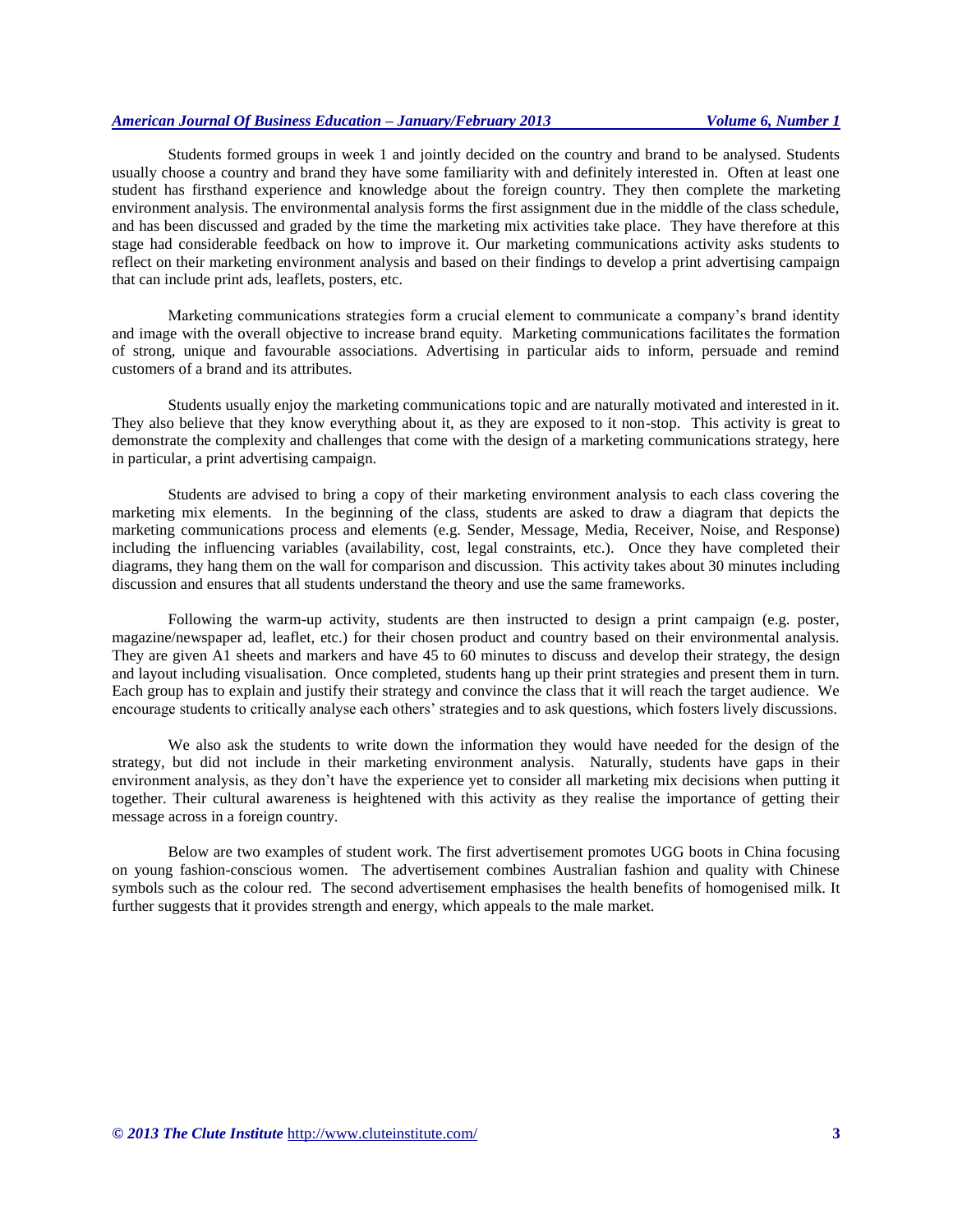**UGG Boots To China** 

BOOTS **NHERE AUSTRALIAN** MEETS STYLE HINESE



## **CONCLUSION**

Our aim in designing and implementing this activity was to create an interactive learning activity that is current and relevant and also can be easily implemented by other educators. We feel this paper has definitely allowed us to achieve this aim. It has also been encouraging for us as educators to see the success of this activity especially in terms of student learning. This success encourages us to continue with the development of interactive class activities and to increase the variety of teaching methods used in class. In particular the applied nature of the activity really added value to the student experience. Students felt also that they could now see the relevance of previous assessment tasks and were appreciative of the scaffolded nature of the approach.

Providing students with an avenue for using their previous research is a highlight of this approach. They can clearly see how what they have learned can be applied. Most importantly many become very conscious of what they have missed in their previous assessment and it makes them realize that so much more can be done. This pushes them to make improvements to their original analysis thereby clearly increasing their learning outcomes.

## **AUTHOR INFORMATION**

**Associate Professor Catherine Sutton-Brady** is Associate Professor of Marketing at The University of Sydney Business School. She holds a PhD in marketing from the University of Western Sydney. Since her return to academia in the early 90s her teaching has focused on international marketing and business to business marketing. Her research interests also lie in the area of business to business marketing and international marketing. She has published in these areas as well as in the area of higher education and assessment. Catherine is a member of the Editorial Board for Industrial Marketing Management. Catherine has won numerous awards for outstanding teaching, most recently being awarded the ANZMAC Pearson, Distinguished Marketing Educator Award. E-mail: [c.sutton-brady@econ.usyd.edu.au](mailto:c.sutton-brady@econ.usyd.edu.au) (Corresponding author)

**Nicole Stegemann** has been a Lecturer in the School of Business at University of Western Sydney for 12 years. Concurrently, Nicole has been consulting in brand strategy management and marketing for a diverse range of

Dairy Farmers to India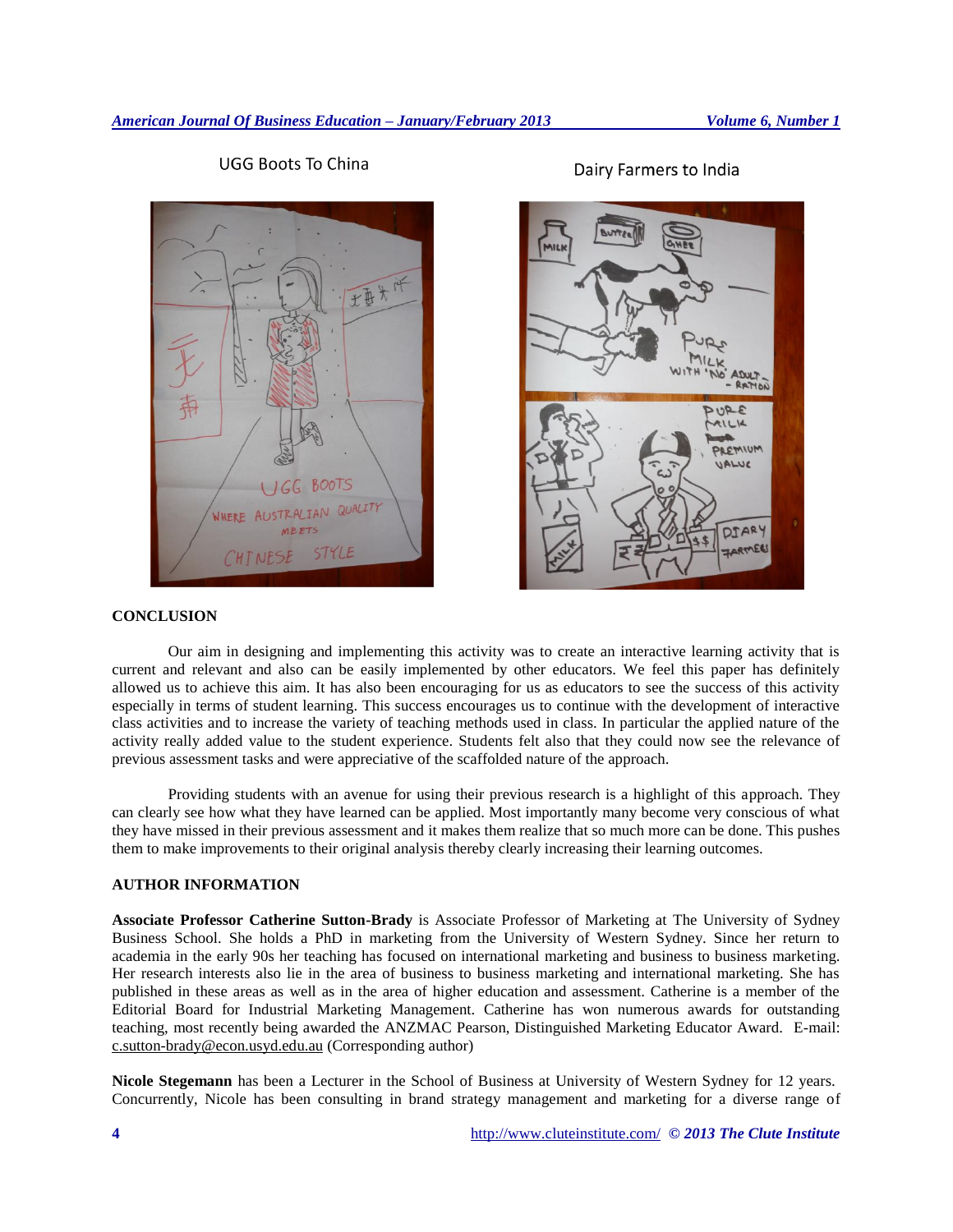## *American Journal Of Business Education – January/February 2013 Volume 6, Number 1*

industries. Nicole holds a PhD in Marketing from UTS. Her research interests are in the area of consumer behaviour, especially luxury brand management, and teaching and learning. Nicole has published in international economics, marketing and education journals. Nicole is a member of the editorial board for the *Journal for Advancement of Marketing*. E-mail: [n.stegemann@uws.edu.au](mailto:n.stegemann@uws.edu.au) (Corresponding author)

## **REFERENCES**

- 1. Bicknell-Holmes, T. and Hoffman, P.S. (2000) "Elicit, engage, experience, explore: discovery learning in library instruction" *Reference Services Review*.
- 2. Dacko, S.G. (2001) "Narrowing skill development gaps in marketing and MBA programs: The role of innovative technologies for distance learning," *Journal of Marketing Education*, Vol. 23, No. 3, p.228-239.
- 3. Duncan, T. and Moriarity, S. (1998) "A communication-based marketing model for managing relationships," *Journal of Marketing*, Vol. 62, p.1-13.
- 4. Elam, E.L.R. and Spotts, H.E. (2004) "Achieving marketing curriculum integration: A live case study approach," *Journal of Marketing Education*, Vol. 26, No. 1 p.50-65.
- 5. Gremler, D.D., Hoffman, K.D., Keaveney, S.M. and Wright, L.K. (2000) "Experiential Learning Exercises in Services Marketing Courses," *Journal of Marketing Education*, Vol. 22, No. 1 p.35-44.
- 6. Granitz, N. A. (2001) "Active Learning and morality: incorporating greater meaning into marketing education," *Marketing Education Review*, Vol. 11, No. 2.
- 7. Hamer, L.O. (2000) "The Additive Effects of Semistructured Classroom Activities on Student Learning: An Application of Classroom-Based Experiential Learning Techniques," *Journal of Marketing Education*, Vol. 22, No. 1, p.25-34. Vol. 28, Iss: 4, pp.313-322.
- 8. Hormby, T. (2006) "The Story behind the Sony Walkman," http://lowendmac.com/orchard/06/sonywalkman-origin.html, accessed on 22 May 2011.
- 9. Jones-Evans, D., Williams, W. and Deacon, J. (2000) "Developing entrepreneurial graduates: an actionlearning approach" *Education + Training*, Vol. 42 Iss 4, pp.282-288.
- 10. Kennedy, E.J., Lawton, L. and Walker, E. (2001) "The case for using live cases: Shifting the paradigm in marketing Education" *Journal of Marketing Education*, Vol. 23, No. 2, p.145-151.
- 11. McConnell, D.A., Steer, D.N. and Owens, K.D. (2003 "Assessment and Active Learning Strategies for Introductory geology Courses," *Journal of Geoscience Education*, Vol. 51, No. 2, p.205-216.
- 12. Pearce, G. & Sutton-Brady, C. (2003) "International Business Theatre (IBT): An alternative assessment method for enhancing student learning in International Marketing," *Assessment & Evaluation in Higher Education*, Vol. 28, No.1, pp.3-15.
- 13. Razzouk, N.Y., Seitz, V. and Rizkallah, E. (2003) "Learning by doing: Using experiential projects in the undergraduate marketing strategy course," *Marketing Education Review*, Vol. 13 No. 2.
- 14. Smith, P.A.C. and O'Neil, J. (2003) "A review of action learning literature 1994-2000: Part 1 bibliography and comments" *Journal of Workplace Learning*, Vol.15, No. 9 pp.63-69.
- 15. Smith, L.W. and Van Doren, D.C. (2004) "The reality-based learning method: A simple method for keeping teaching activities relevant and effective," *Journal of Marketing Education*, Vol. 26, No. 1 p. 66- 74.
- 16. Stegemann N. and Sutton-Brady C. (2011) "Branding in the Classroom", Proceedings of the European College Teaching & Learning ECTL Conference 2011, Barcelona, Spain, June 2011
- 17. Sutton-Brady C. and Stegemann N. (2010) "Assessing Methods to Improve Class Participation", Proceedings of the European College Teaching & Learning ECTL Conference 2010, Dublin, Ireland, June 2010
- 18. Sutton-Brady, C. (2006) "Innovation in Assessment: Injecting Reality into Business Education," *Journal of College Teaching and Learning,* Vol.3, No.10.
- 19. Tabor, S.W. (2005) "Achieving significant learning in E-Commerce education through small business consulting projects," *Journal of Information Systems Education,* Vol.16, No. 1.
- 20. Young, M.R. (2002) "Experiential Learning=Hands-On+Mind-On" *Marketing Education Review*, Vol. 12 No. 1.
- 21. Zych, J.M. (1997) "Adding case materials to reinforce the realism in marketing simulations," *Marketing Education Review*, Vol. 7, No. 2.

*© 2013 The Clute Institute* http://www.cluteinstitute.com/ **5**